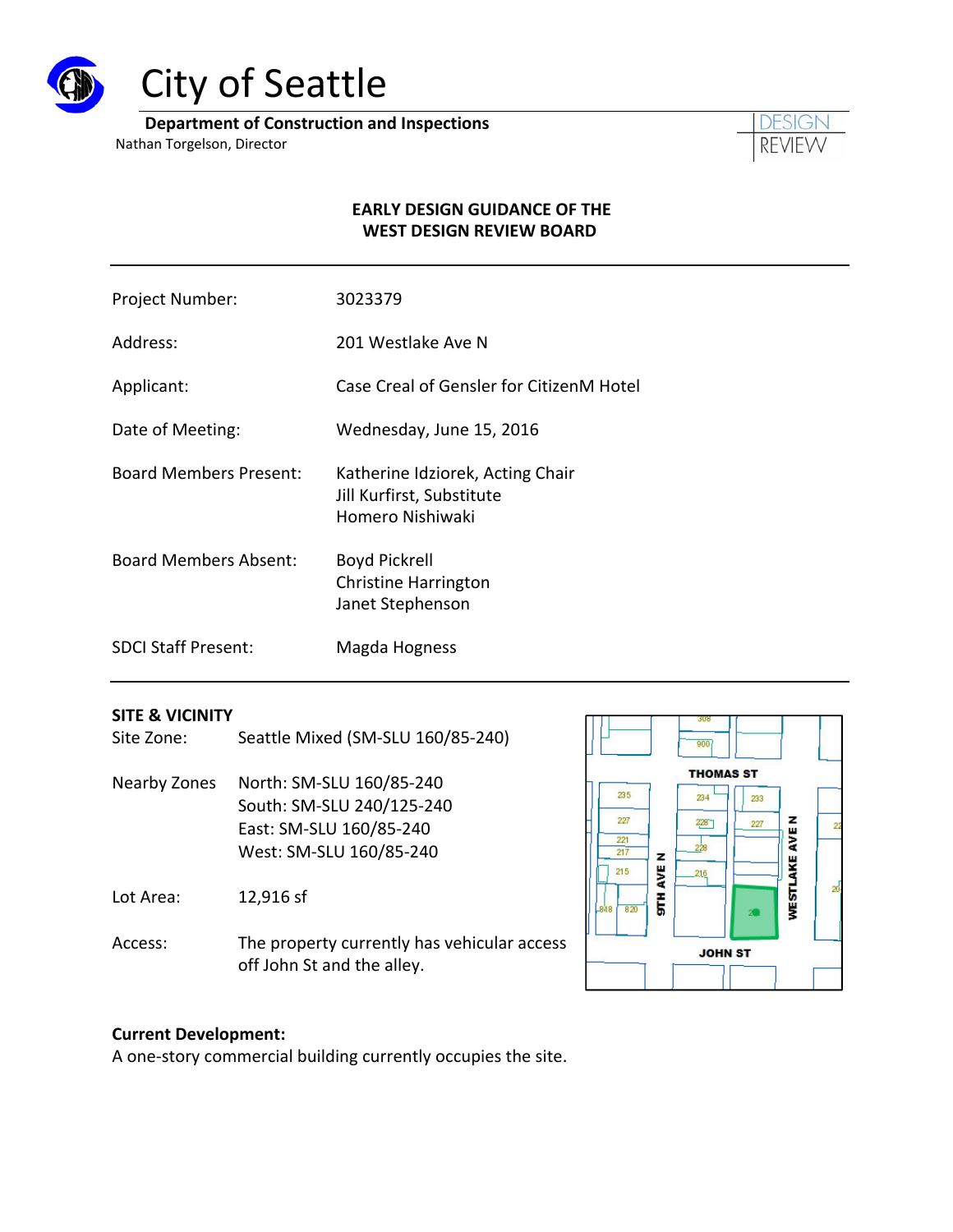#### **Surrounding Development and Neighborhood Character:**

The site is located in the southwest edge of the larger South Lake Union neighborhood, referred to as the Denny Park area. Denny Park, Seattle's first and oldest park, is located one block to southwest and is identified as a Heart Location in the South Lake Union Design Guidelines.

This area is characterized by office, institutional, and residential structures. Substantial new developments have been recently constructed or are under review for this immediate area. To the north is a four story commercial building. A surface parking lot lies to the west just across the north/south‐running alley. A 7‐story structure containing 129 apartment units and 6,000 sf of retail is being proposed on this surface parking lot under project number 3019939. Across John St to the south, are proposals for an 18‐story office tower, 3‐story commercial structure, 41‐story residential tower and a 2‐story commercial structure under projects 3017320 and 3017321.

The site has street frontage on Westlake Ave N and John Street, a designated Green Street. Westlake is a vehicular and transit corridor with streetcar and transit service. A few blocks further to the north, the busy arterials of Mercer and Broad Streets provide a clear break with the rest of the South Lake Union neighborhood.

#### **PROJECT DESCRIPTION**

The applicant is proposing an eight‐story building containing 244‐269 hotel rooms and 6,200 sq. ft. of ground level retail space.

### **EARLY DESIGN GUIDANCE June 15, 2016**

The packet includes materials presented at the meeting, and is available online by entering the project number at this website: http://www.seattle.gov/dpd/aboutus/news/events/DesignReview/SearchPastReviews/default.aspx

The packet is also available to view in the file, by contacting the Public Resource Center at SDCI:

**Mailing Public Resource Center**

- **Address:** 700 Fifth Ave., Suite 2000 P.O. Box 34019 Seattle, WA 98124‐4019
- **Email:** PRC@seattle.gov

#### **PUBLIC COMMENT**

The following comment was offered at the EDG meeting:

• Strong support for the proposed art piece; has the potential to say we are an art oriented community.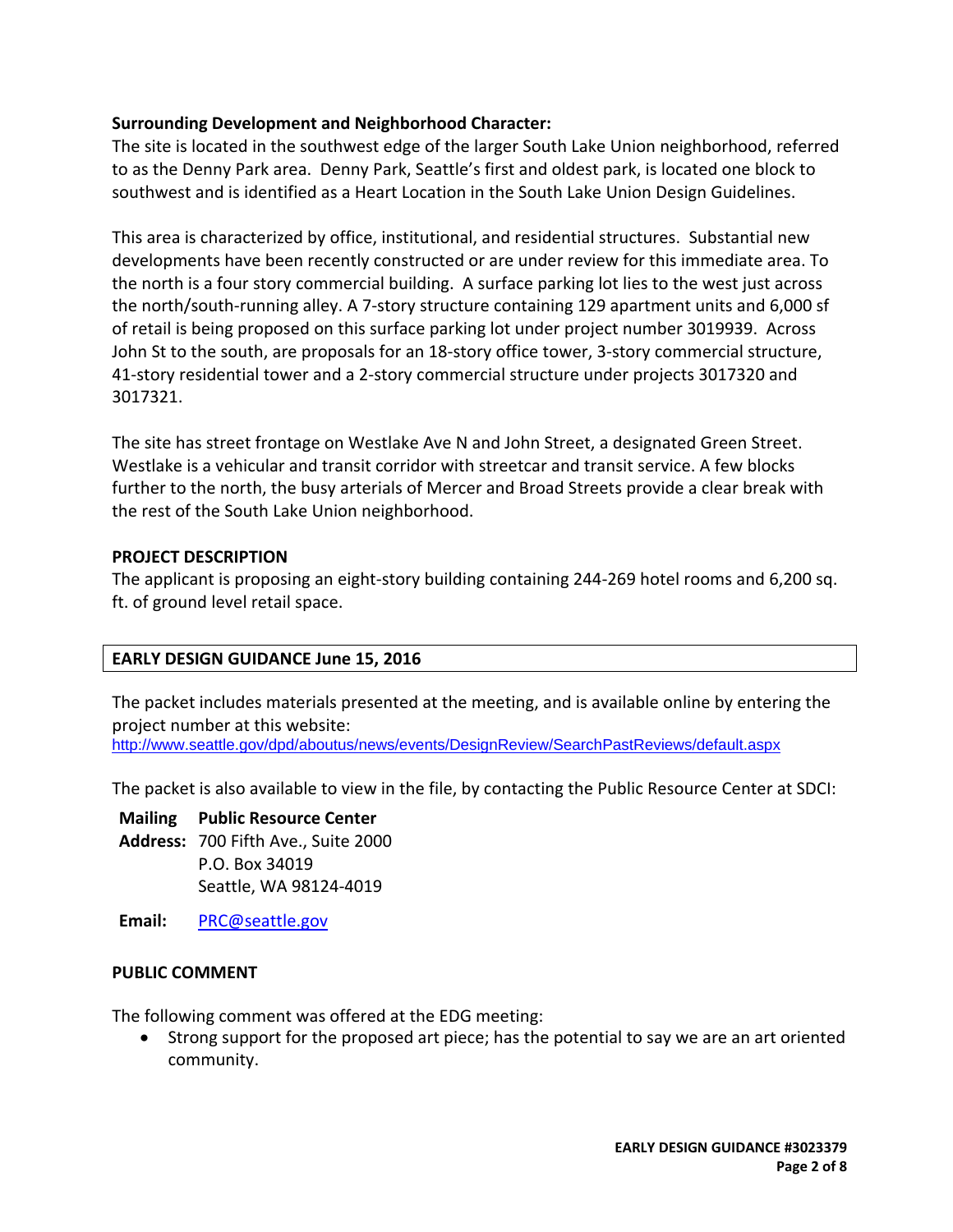### **PRIORITIES & BOARD RECOMMENDATIONS**

After visiting the site, considering the analysis of the site and context provided by the proponents, and hearing public comment, the Design Review Board members provided the following siting and design guidance.

#### **EARLY DESIGN GUIDANCE June 15, 2016**

- 1) **Massing & Relationship to Context:** The Board recognized the proposed modular construction as unique and commended the applicant for the studies which show different massing configurations working within this framework to respond to the site conditions. The Board strongly supported Scheme Three, as the courtyard location best responds to the context and the massing addresses the different streetscape conditions and minimizes blank walls. The Board directed the applicant to proceed with their preferred option. (CS1‐I, CS2‐A, CS2‐B, CS2‐C‐1, DC2)
- 2) **Architectural Concept and Frontages**: The Board supported the conceptual response to each frontage condition and gave guidance for the design development.
	- a. The Board strongly supported the 2‐story structural glazing and the design concept of integrating the inside and outside activities. The Board recommended keeping the storefront system as clean as possible and agreed the columns should be set back, disengaged with the storefront system to allow for the maximum transparency. (CS2‐B‐2, PL3‐C‐2, DC2‐B‐1)
	- b. The Board also requested studying if the courtyard space will be visible to the pedestrian through the 2‐story structural glazing. If the space is visible the Board encouraged more transparency to allow for views of daylight coming from the courtyard space. (CS2‐B‐2, DC1‐A‐4)
	- c. The Board supported the lack of overhead canopy as it avoids bifurcating the 2‐ story glazing and recommended developing a concealed, integrated gutter system. (PL2‐C‐2, PL3‐C‐2)
	- d. The Board agreed that the 2‐story glazing should be pulled back further to emphasize the hierarchy of the massing and provide weather protection. The Board recommended a setback of 5' along Westlake and noted 3' would be acceptable though it is narrow for comfort. (CS2‐B‐2, PL1‐B, PL3‐C‐2, DC2‐B‐1)
	- e. The Board supported the proposed art along John and recommended wrapping the art into the alley. The Board noted that this corner can be pushed forward to mitigate the increased setback along Westlake and increase visibility from the nearby Denny Park. (CS2.I.iv, CS2‐B‐2, PL1‐B, PL3‐II, PL4‐A)
	- f. The Board discussed the roofscape and related departure and agreed the projecting rooftop feature clad in red color creates a sculptural composition. The Board noted this feature has potential to be used as a compositional tube and encouraged the vertical core expression to continue and connect down to the highly transparent base. (PL3‐C‐2, DC2‐I‐I, DC2‐B‐1)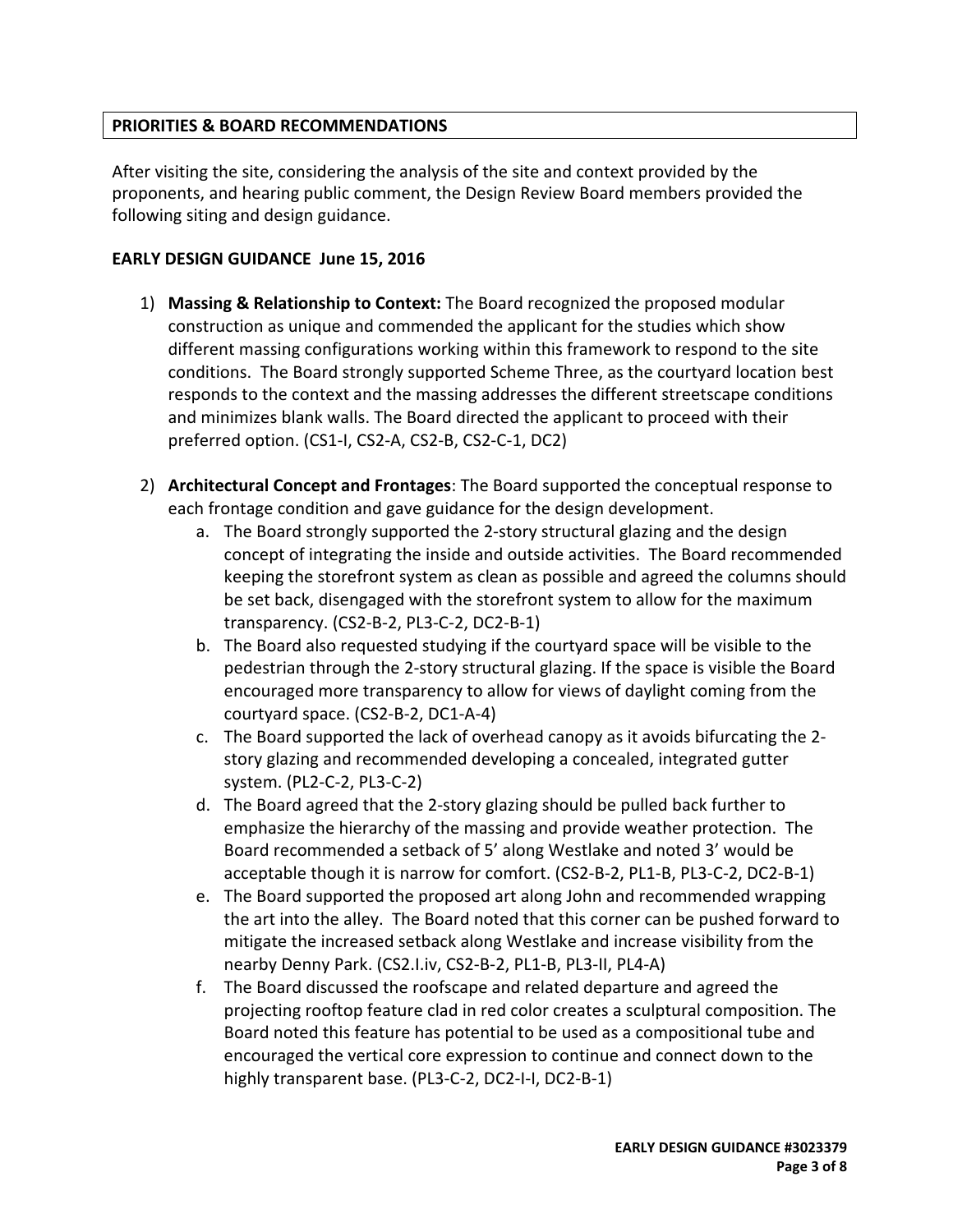- g. The Board supported the proposed projecting entry identified by red color and encouraged adding another entrance on John. The Board noted there is potential for this additional entry to act as the terminus of the compositional tube. (CS2‐B‐ 2, PL3‐A‐1, PL3‐C‐1)
- 3) **Streetscape and Landscape:** The Board strongly supported the thoughtful landscaping approach to the varied adjacent street frontages, the proposed curb bulb and creation of small scale pedestrian seating areas. The Board requested more information about the strategy for hotel drop off at the next meeting and encouraged looking into bike facilities such as Bikeshare. (CS2.I.iv, CS2‐B‐2, PL1‐B, PL1‐C‐1, PL1‐III‐I, PL4‐B‐2)
- 4) **Materials and Detailing:** The Board supported the detail to texture shown in the façade precedence images and observed that a shifted planes approach or the use of simple high quality materials are both good strategies. (DC2, DC4‐A)
- 5) **Blank Walls and Proposed Art:** The Board strongly supported the idea of a large regional art piece as an end condition for the modular units. Recognizing that north façade will also be highly visible from Westlake, the Board requested more information about the frame detailing and pedestrian perspectives of this element for the next meeting. (DC2‐ B‐2, DC2‐D‐2)

#### **DESIGN REVIEW GUIDELINES**

The priority Citywide and Neighborhood guidelines identified by the Board as Priority Guidelines are summarized below, while all guidelines remain applicable. For the full text please visit the Design Review website.

### **CONTEXT & SITE**

**CS2 Urban Pattern and Form: Strengthen the most desirable forms, characteristics, and patterns of the streets, block faces, and open spaces in the surrounding area.**

### *South Lake Union Supplemental Guidance:*

### **CS2‐I Responding to Site Characteristics**

**CS2‐I‐iv. Heart Locations:** Several areas have been identified as "heart locations." Heart locations serve as the perceived center of commercial and social activity within the neighborhood. These locations provide anchors for the community as they have identity and give form to the neighborhood. Development at heart locations should enhance their central character through appropriate site planning and architecture. These sites have a high priority for improvements to the public realm. A new building's primary entry and facade should respond to the heart location. Special street treatments are likely to occur and buildings will need to respond to these centers of commercial and social activity. Amenities to consider are: pedestrian lighting, public art, special paving,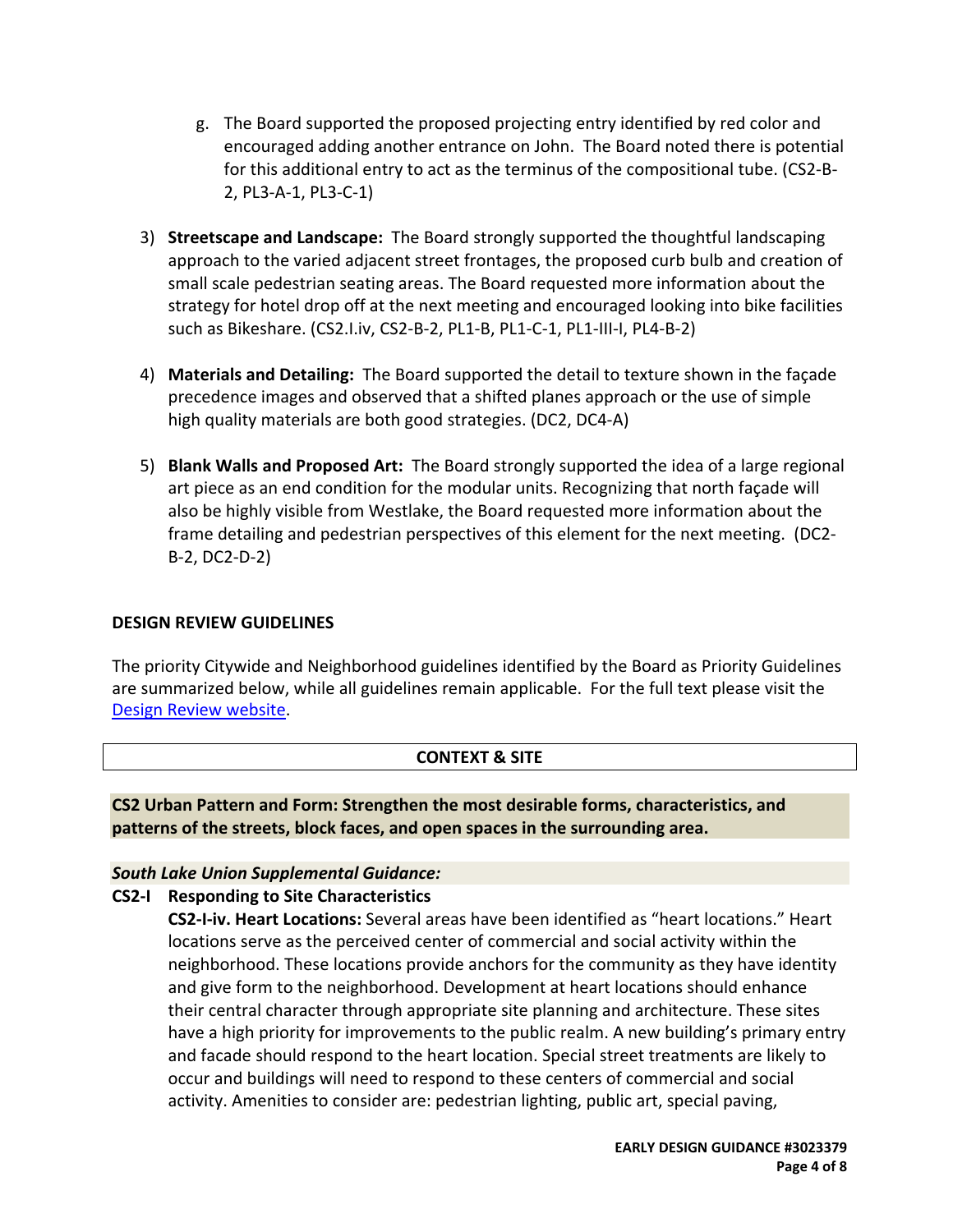landscaping, additional public open space provided by curb bulbs and entry plazas. See full guidelines for Heart Locations

#### **PUBLIC LIFE**

## **PL1 Connectivity: Complement and contribute to the network of open spaces around the site and the connections among them.**

#### **PL1‐B Walkways and Connections**

**PL1‐B‐1. Pedestrian Infrastructure:** Connect on‐site pedestrian walkways with existing public and private pedestrian infrastructure, thereby supporting pedestrian connections within and outside the project.

**PL1‐B‐3. Pedestrian Amenities:** Opportunities for creating lively, pedestrian oriented open spaces to enliven the area and attract interest and interaction with the site and building should be considered.

### **PL1‐C Outdoor Uses and Activities**

**PL1‐C‐1. Selecting Activity Areas:** Concentrate activity areas in places with sunny exposure, views across spaces, and in direct line with pedestrian routes.

**PL1‐C‐2. Informal Community Uses:** In addition to places for walking and sitting, consider including space for informal community use such as performances, farmer's markets, kiosks and community bulletin boards, cafes, or street vending.

**PL1‐C‐3. Year‐Round Activity:** Where possible, include features in open spaces for activities beyond daylight hours and throughout the seasons of the year, especially in neighborhood centers where active open space will contribute vibrancy, economic health, and public safety.

## **PL3 Street‐Level Interaction: Encourage human interaction and activity at the street‐level with clear connections to building entries and edges.**

### **PL3‐A Entries**

**PL3‐A‐1. Design Objectives:** Design primary entries to be obvious, identifiable, and distinctive with clear lines of sight and lobbies visually connected to the street. **PL3‐A‐4. Ensemble of Elements:** Design the entry as a collection of coordinated elements including the door(s), overhead features, ground surface, landscaping, lighting, and other features.

# **PL3‐C Retail Edges**

**PL3‐C‐1. Porous Edge:** Engage passersby with opportunities to interact visually with the building interior using glazing and transparency. Create multiple entries where possible and make a physical and visual connection between people on the sidewalk and retail activities in the building.

**PL3‐C‐2. Visibility:** Maximize visibility into the building interior and merchandise displays. Consider fully operational glazed wall‐sized doors that can be completely opened to the street, increased height in lobbies, and/or special lighting for displays.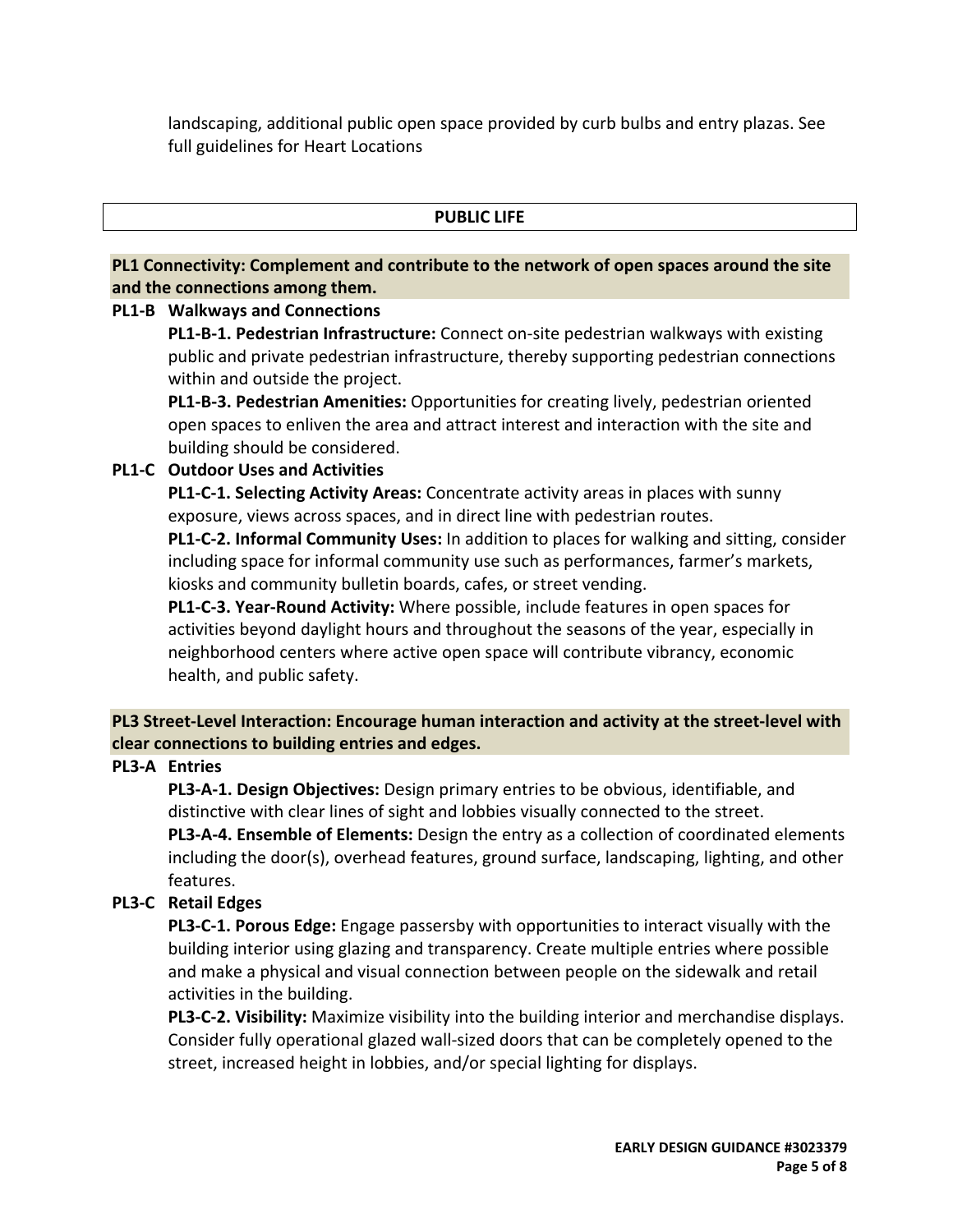**PL3‐C‐3. Ancillary Activities:** Allow space for activities such as sidewalk vending, seating, and restaurant dining to occur. Consider setting structures back from the street or incorporating space in the project design into which retail uses can extend.

#### **PL4 Active Transportation: Incorporate design features that facilitate active forms of transportation such as walking, bicycling, and use of transit.**

#### **PL4‐A Entry Locations and Relationships**

**PL4‐A‐1. Serving all Modes of Travel:** Provide safe and convenient access points for all modes of travel.

**PL4‐A‐2. Connections to All Modes:** Site the primary entry in a location that logically relates to building uses and clearly connects all major points of access.

#### **PL4‐B Planning Ahead for Bicyclists**

**PL4‐B‐2. Bike Facilities:** Facilities such as bike racks and storage, bike share stations, shower facilities and lockers for bicyclists should be located to maximize convenience, security, and safety.

#### **DESIGN CONCEPT**

**DC2 Architectural Concept: Develop an architectural concept that will result in a unified and functional design that fits well on the site and within its surroundings.**

#### **DC2‐B Architectural and Facade Composition**

**DC2‐B‐1. Façade Composition:** Design all building facades—including alleys and visible roofs— considering the composition and architectural expression of the building as a whole. Ensure that all facades are attractive and well-proportioned.

**DC2‐B‐2. Blank Walls:** Avoid large blank walls along visible façades wherever possible. Where expanses of blank walls, retaining walls, or garage facades are unavoidable, include uses or design treatments at the street level that have human scale and are designed for pedestrians.

### **DC2‐D Scale and Texture**

**DC2‐D‐2. Texture:** Design the character of the building, as expressed in the form, scale, and materials, to strive for a fine‐grained scale, or "texture," particularly at the street level and other areas where pedestrians predominate.

### *South Lake Union Supplemental Guidance:*

### **DC2‐I Architectural Concept and Consistency**

**DC2‐I‐i. Roofscape Design:** Design the "fifth elevation" — the roofscape — in addition to the streetscape. As this area topographically is a valley, the roofs may be viewed from locations outside the neighborhood such as the freeway and Space Needle. Therefore, views from outside the area as well as from within the neighborhood should be considered, and roof‐top elements should be organized to minimize view impacts from the freeway and elevated areas.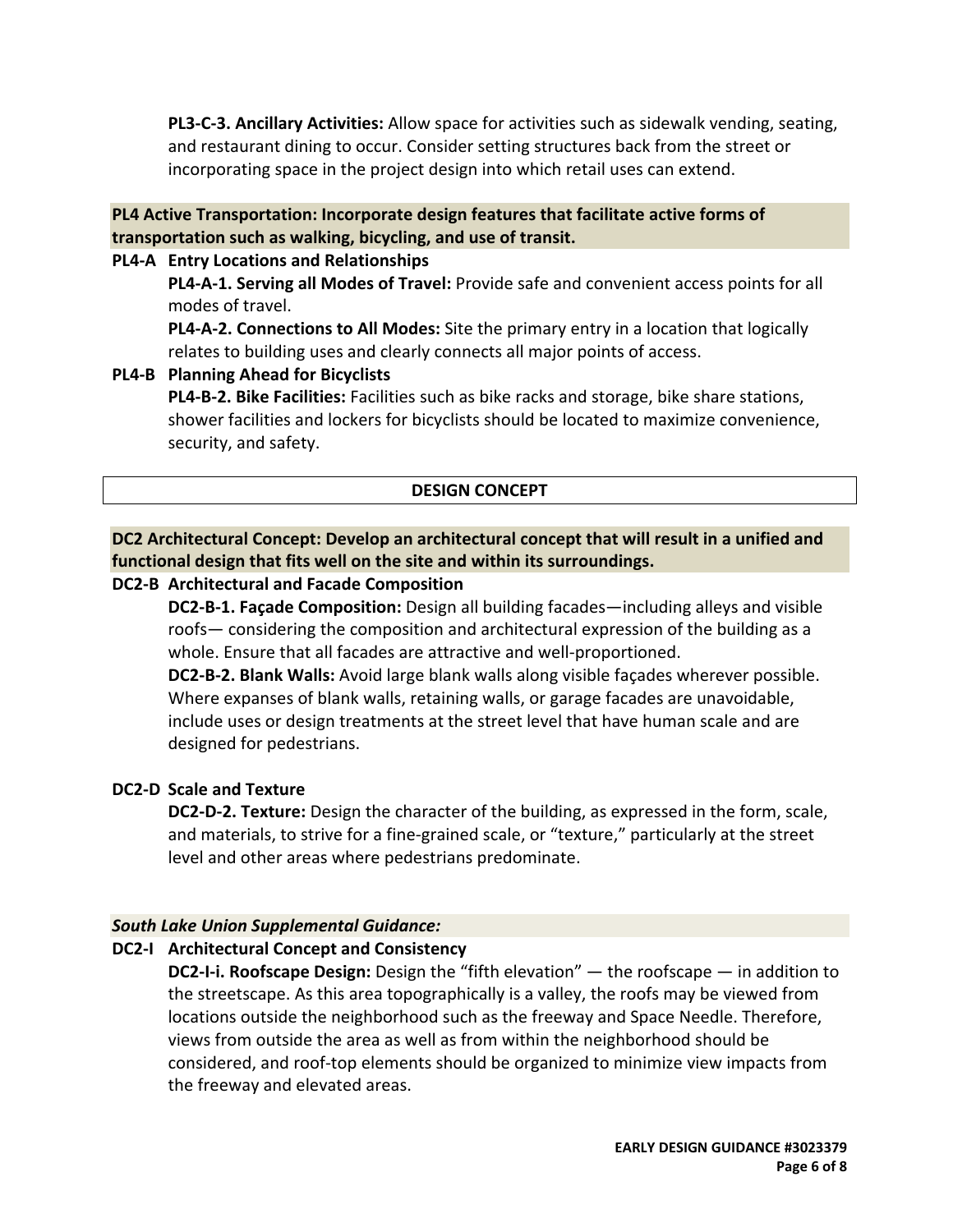**DC3 Open Space Concept: Integrate open space design with the building design so that they complement each other.**

#### *South Lake Union Supplemental Guidance:*

#### **DC3‐II Landscaping To Enhance The Building and/or Site**

**DC3‐II‐i. Integrated Artwork:** Consider integrating artwork into publicly accessible areas of a building and landscape that evokes a sense of place related to the previous uses of the area. Neighborhood themes may include service industries such as laundries, auto row, floral businesses, photography district, arts district, maritime, etc.

#### **DC4 Exterior Elements and Finishes: Use appropriate and high quality elements and finishes for the building and its open spaces.**

#### **DC4‐A Exterior Elements and Finishes**

**DC4‐A‐1. Exterior Finish Materials:** Building exteriors should be constructed of durable and maintainable materials that are attractive even when viewed up close. Materials that have texture, pattern, or lend themselves to a high quality of detailing are encouraged. **DC4‐A‐2. Climate Appropriateness:** Select durable and attractive materials that will age well in Seattle's climate, taking special care to detail corners, edges, and transitions.

#### **DC4‐B Signage**

**DC4‐B‐1. Scale and Character:** Add interest to the streetscape with exterior signs and attachments that are appropriate in scale and character to the project and its environs. **DC4‐B‐2. Coordination with Project Design:** Develop a signage plan within the context of architectural and open space concepts, and coordinate the details with façade design, lighting, and other project features to complement the project as a whole, in addition to the surrounding context.

### **DC4‐C Lighting**

**DC4‐C‐1. Functions:** Use lighting both to increase site safety in all locations used by pedestrians and to highlight architectural or landscape details and features such as entries, signs, canopies, plantings, and art.

**DC4‐C‐2. Avoiding Glare:** Design project lighting based upon the uses on and off site, taking care to provide illumination to serve building needs while avoiding off‐site night glare and light pollution.

#### **DC4‐D Trees, Landscape, and Hardscape Materials**

**DC4‐D‐4. Place Making:** Create a landscape design that helps define spaces with significant elements such as trees.

### **DC4‐E Project Assembly and Lifespan**

**DC4‐E‐1. Deconstruction:** When possible, design the project so that it may be deconstructed at the end of its useful lifetime, with connections and assembly techniques that will allow reuse of materials.

#### **DEVELOPMENT STANDARD DEPARTURES**